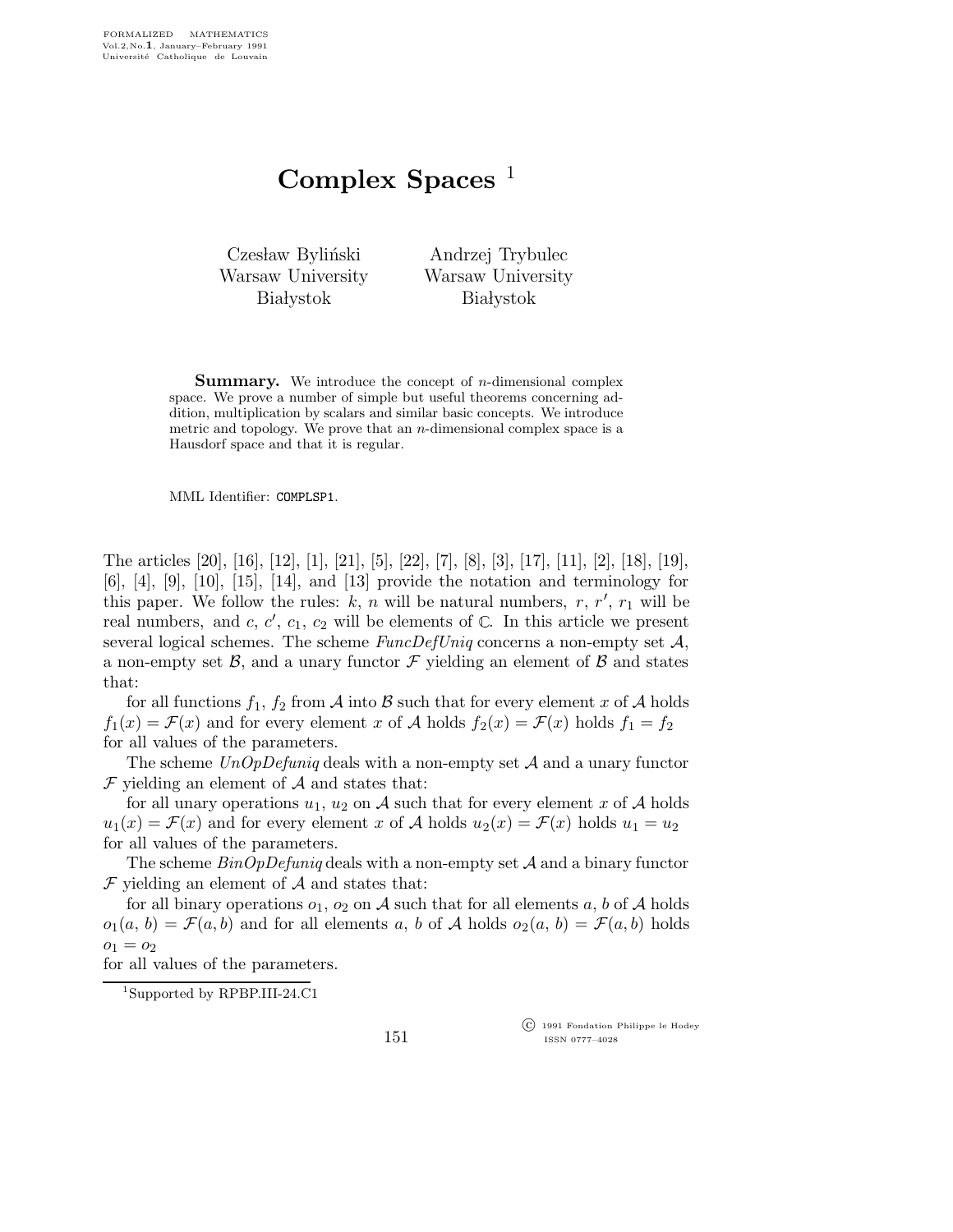The binary operation  $+_{\mathbb{C}}$  on  $\mathbb C$  is defined as follows:

(Def.1) for all  $c_1$ ,  $c_2$  holds  $+_{\mathbb{C}}(c_1, c_2) = c_1 + c_2$ .

The following propositions are true:

- (1)  $+_{\mathbb{C}}$  is commutative.
- $(2)$  +  $\epsilon$  is associative.
- (3)  $0_{\mathbb{C}}$  is a unity w.r.t.  $+_{\mathbb{C}}$ .
- (4)  $1_{+_{\mathbb{C}}} = 0_{\mathbb{C}}$ .
- (5)  $+_{\mathbb{C}}$  has a unity.

The unary operation  $-\mathfrak{c}$  on  $\mathbb C$  is defined as follows:

(Def.2) for every c holds  $-\varepsilon$  (c) =  $-c$ .

Next we state three propositions:

- (6)  $-\mathbb{C}$  is an inverse operation w.r.t.  $+\mathbb{C}$ .
- $(7)$  +  $\in$  has an inverse operation.
- (8) The inverse operation w.r.t.  $+_{\mathbb{C}} = -_{\mathbb{C}}$ .
- The binary operation  $-\mathfrak{c}$  on  $\mathbb C$  is defined by:

 $(\text{Def.3}) \quad -_{\mathbb{C}} = +_{\mathbb{C}} \circ (\text{id}_{\mathbb{C}}, -_{\mathbb{C}}).$ 

The following proposition is true

- (9)  $-c_0(c_1, c_2) = c_1 c_2.$
- The binary operation  $\cdot_{\mathbb{C}}$  on  $\mathbb{C}$  is defined by:
- (Def.4) for all  $c_1$ ,  $c_2$  holds  $\cdot_C(c_1, c_2) = c_1 \cdot c_2$ .

The following propositions are true:

- (10)  $\cdot_{\mathbb{C}}$  is commutative.
- $(11)$   $\cdot_{\mathbb{C}}$  is associative.
- $(12)$  1<sub>c</sub> is a unity w.r.t.  $\cdot_c$ .
- $(13)$  **1**<sub>c</sub> = 1<sub>c</sub>.
- $(14)$  · c has a unity.
- (15)  $\cdot_{\mathbb{C}}$  is distributive w.r.t.  $+_{\mathbb{C}}$ .

Let us consider c. The functor  $\cdot_{\mathbb{C}}^c$  yields a unary operation on  $\mathbb C$  and is defined by:

 $(Def.5)$  $c_{\mathbb{C}}^c = \cdot_{\mathbb{C}}^{\circ} (c, \mathrm{id}_{\mathbb{C}}).$ 

We now state two propositions:

- (16)  $\cdot \frac{c}{c}(c') = c \cdot c'$ .
- (17)  $\cdot \mathcal{L}_{\mathbb{C}}$  is distributive w.r.t.  $+_{\mathbb{C}}$ .

The function  $|\cdot|_{\mathbb{C}}$  from  $\mathbb C$  into  $\mathbb R$  is defined by:

(Def.6) for every c holds  $|\cdot|_{\mathcal{C}}(c) = |c|$ .

In the sequel z,  $z_1$ ,  $z_2$  will be finite sequences of elements of  $\mathbb{C}$ . We now define two new functors. Let us consider  $z_1$ ,  $z_2$ . The functor  $z_1 + z_2$  yields a finite sequence of elements of  $\mathbb C$  and is defined by: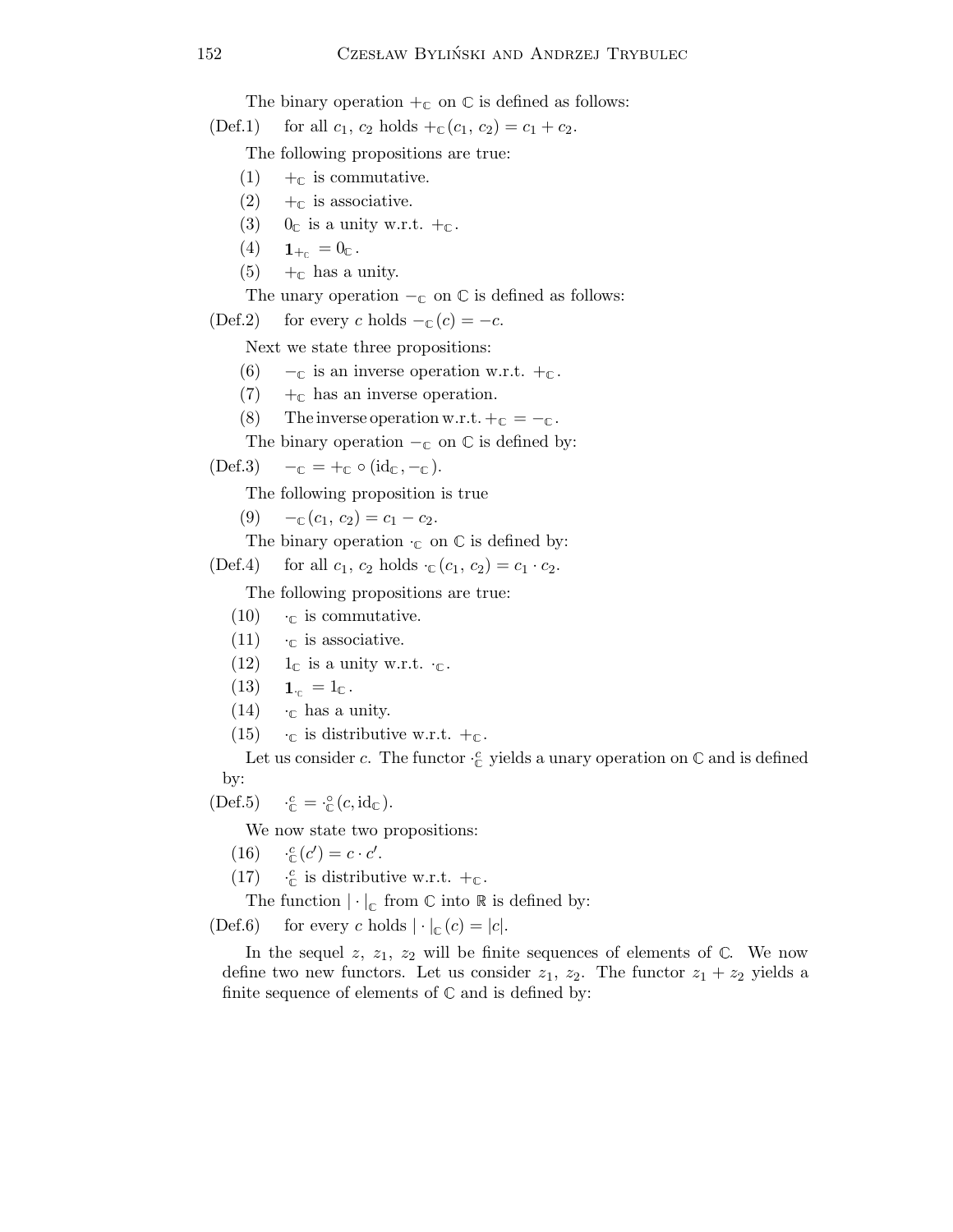(Def.7)  $z_1 + z_2 = +\frac{6}{5}(z_1, z_2)$ .

The functor  $z_1 - z_2$  yielding a finite sequence of elements of  $\mathbb C$  is defined as follows:

(Def.8)  $z_1 - z_2 = -\frac{6}{5}(z_1, z_2).$ 

Let us consider z. The functor  $-z$  yielding a finite sequence of elements of  $\mathbb C$  is defined by:

 $(\text{Def.9}) \quad -z = -\text{I} \cdot z.$ 

Let us consider c, z. The functor  $c \cdot z$  yielding a finite sequence of elements of  $\mathbb C$  is defined by:

(Def.10)  $c \cdot z = \frac{c}{c} \cdot z$ .

Let us consider z. The functor  $|z|$  yields a finite sequence of elements of  $\mathbb R$ and is defined as follows:

 $(\text{Def.11}) \quad |z| = |\cdot|_{\cap} \cdot z.$ 

Let us consider n. The functor  $\mathbb{C}^n$  yielding a non-empty set of finite sequences of  $\mathbb C$  is defined by:

 $(\text{Def.12}) \quad \mathbb{C}^n = \mathbb{C}^n.$ 

We follow a convention: x, z, z<sub>1</sub>, z<sub>2</sub>, z<sub>3</sub> will denote elements of  $\mathbb{C}^n$  and A, B will denote subsets of  $\mathbb{C}^n$ . One can prove the following propositions:

- (18)  $\ln z = n$ .
- (19) For every element z of  $\mathbb{C}^0$  holds  $z = \varepsilon_{\mathbb{C}}$ .
- (20)  $\varepsilon_{\mathbb{C}}$  is an element of  $\mathbb{C}^0$ .
- (21) If  $k \in \text{Seg } n$ , then  $z(k) \in \mathbb{C}$ .
- (22) If  $k \in \text{Seg } n$ , then  $z(k)$  is an element of  $\mathbb{C}$ .
- (23) If for every k such that  $k \in \text{Seg } n$  holds  $z_1(k) = z_2(k)$ , then  $z_1 = z_2$ . Let us consider *n*,  $z_1$ ,  $z_2$ . Then  $z_1 + z_2$  is an element of  $\mathbb{C}^n$ .

Next we state three propositions:

(24) If 
$$
k \in \text{Seg } n
$$
 and  $c_1 = z_1(k)$  and  $c_2 = z_2(k)$ , then  $(z_1 + z_2)(k) = c_1 + c_2$ .

- $(25)$   $z_1 + z_2 = z_2 + z_1.$
- (26)  $z_1 + (z_2 + z_3) = (z_1 + z_2) + z_3.$

Let us consider *n*. The functor  $0_{\mathbb{C}}^n$  yielding a finite sequence of elements of  $\mathbb C$  is defined by:

 $(Def.13)$  $0^n_c = n \longmapsto 0_c$ .

Let us consider *n*. Then  $0^n_{\mathbb{C}}$  is an element of  $\mathbb{C}^n$ .

Next we state two propositions:

- (27) If  $k \in \text{Seg } n$ , then  $0^n_{\mathbb{C}}(k) = 0_{\mathbb{C}}$ .
- (28)  $z + 0^{\textit{n}}_{\mathbb{C}} = z$  and  $z = 0^{\textit{n}}_{\mathbb{C}} + z$ .

Let us consider *n*, *z*. Then  $-z$  is an element of  $\mathbb{C}^n$ . Next we state several propositions:

(29) If  $k \in \text{Seg } n$  and  $c = z(k)$ , then  $(-z)(k) = -c$ .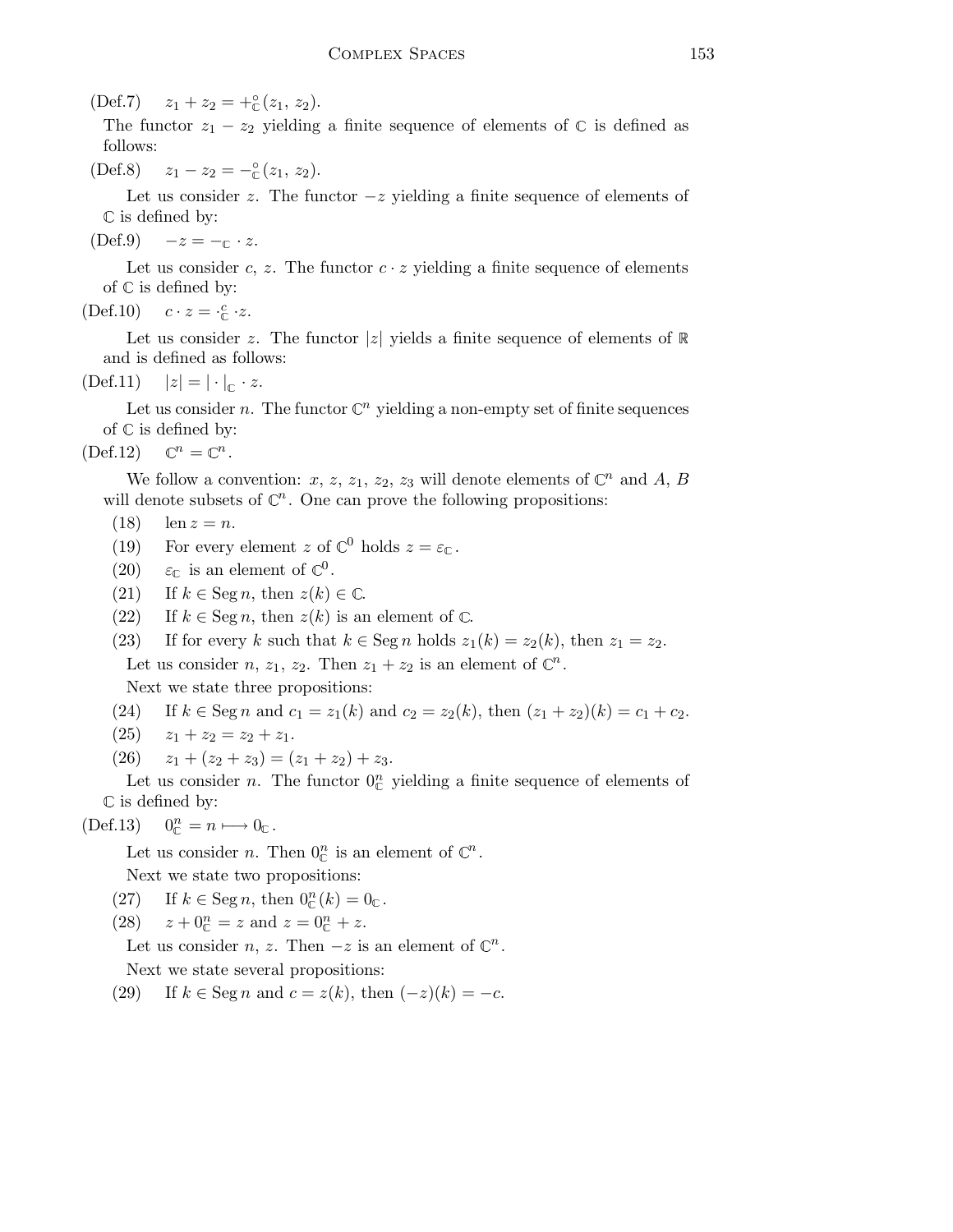(30)  $z + (-z) = 0_{\mathbb{C}}^n$  and  $(-z) + z = 0_{\mathbb{C}}^n$ . (31) If  $z_1 + z_2 = 0_{\mathbb{C}}^n$ , then  $z_1 = -z_2$  and  $z_2 = -z_1$ . (32)  $-(-z) = z$ . (33) If  $-z_1 = -z_2$ , then  $z_1 = z_2$ . (34) If  $z_1 + z = z_2 + z$  or  $z_1 + z = z + z_2$ , then  $z_1 = z_2$ . (35)  $-(z_1 + z_2) = (-z_1) + (-z_2).$ Let us consider  $n, z_1, z_2$ . Then  $z_1 - z_2$  is an element of  $\mathbb{C}^n$ . Next we state a number of propositions: (36) If  $k \in \text{Seg } n$  and  $c_1 = z_1(k)$  and  $c_2 = z_2(k)$ , then  $(z_1 - z_2)(k) = c_1 - c_2$ . (37)  $z_1 - z_2 = z_1 + (-z_2)$ . (38)  $z - 0^{\frac{n}{\mathbb{C}}} = z.$ (39)  $0^n_{\mathbb{C}} - z = -z$ . (40)  $z_1 - (-z_2) = z_1 + z_2.$ (41)  $-(z_1 - z_2) = z_2 - z_1$ . (42)  $-(z_1 - z_2) = (-z_1) + z_2.$ (43)  $z - z = 0^n_{\mathbb{C}}$ . (44) If  $z_1 - z_2 = 0_{\mathbb{C}}^n$ , then  $z_1 = z_2$ . (45)  $(z_1 - z_2) - z_3 = z_1 - (z_2 + z_3).$ (46)  $z_1 + (z_2 - z_3) = (z_1 + z_2) - z_3.$ (47)  $z_1 - (z_2 - z_3) = (z_1 - z_2) + z_3.$ (48)  $(z_1 - z_2) + z_3 = (z_1 + z_3) - z_2.$ (49)  $z_1 = (z_1 + z) - z$ . (50)  $z_1 + (z_2 - z_1) = z_2$ . (51)  $z_1 = (z_1 - z) + z$ . Let us consider *n*, *c*, *z*. Then  $c \cdot z$  is an element of  $\mathbb{C}^n$ . One can prove the following propositions: (52) If  $k \in \text{Seg } n$  and  $c' = z(k)$ , then  $(c \cdot z)(k) = c \cdot c'$ . (53)  $c_1 \cdot (c_2 \cdot z) = (c_1 \cdot c_2) \cdot z.$ (54)  $(c_1 + c_2) \cdot z = c_1 \cdot z + c_2 \cdot z.$ (55)  $c \cdot (z_1 + z_2) = c \cdot z_1 + c \cdot z_2$ .  $(56) \quad 1_{\Gamma} \cdot z = z.$ (57)  $0_{\mathbb{C}} \cdot z = 0_{\mathbb{C}}^{n}$ . (58)  $(-1_c) \cdot z = -z$ . Let us consider *n*, *z*. Then |*z*| is an element of  $\mathbb{R}^n$ . Next we state four propositions: (59) If  $k \in \text{Seg } n$  and  $c = z(k)$ , then  $|z|(k) = |c|$ .  $(60)$  $\binom{n}{\mathbb{C}}$  =  $n \longmapsto 0$ . (61)  $|-z| = |z|$ . (62)  $|c \cdot z| = |c| \cdot |z|$ .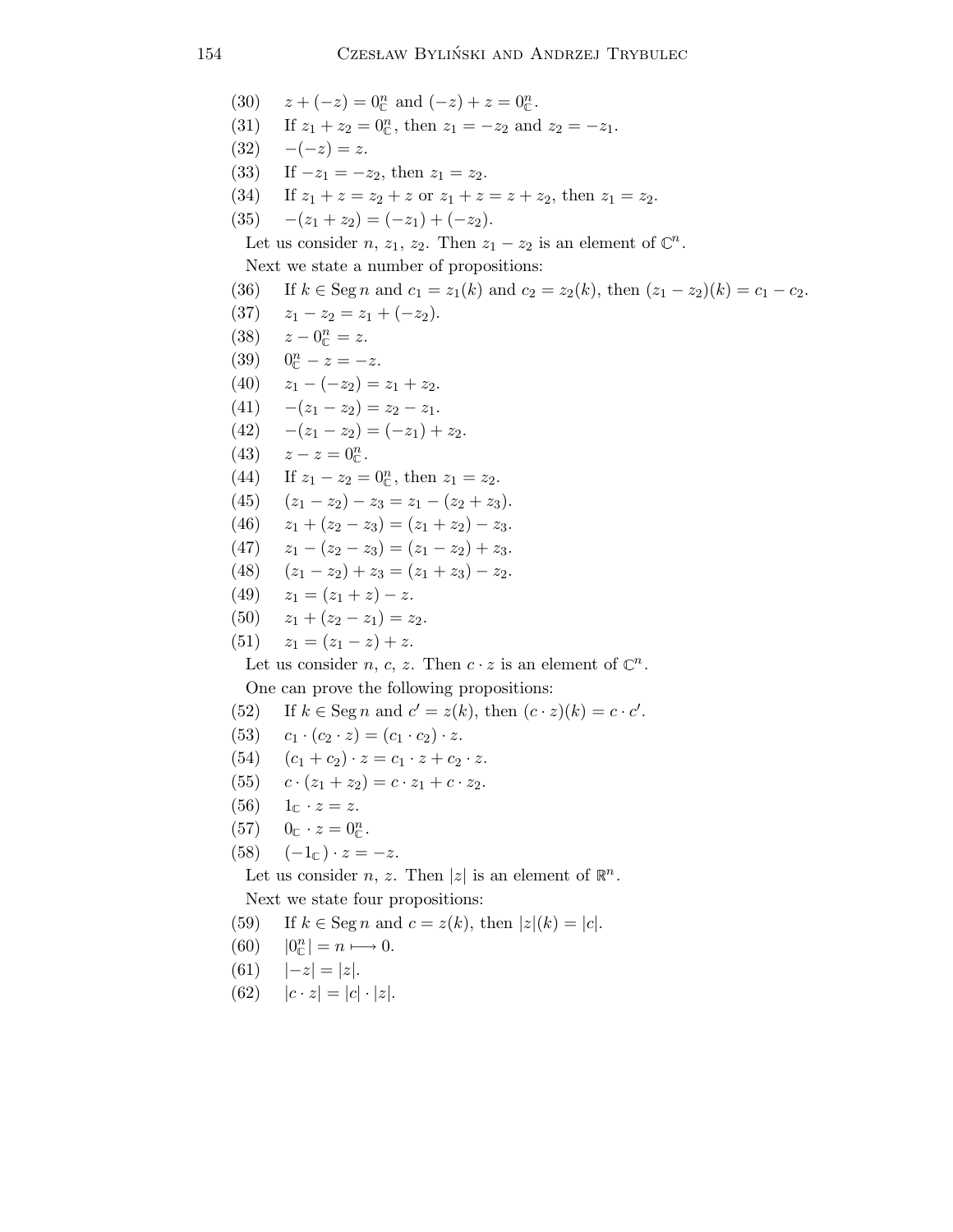Let z be a finite sequence of elements of  $\mathbb{C}$ . The functor |z| yields a real number and is defined by:

$$
(\text{Def.14}) \quad |z| = \sqrt{\sum (2|z|)}.
$$

One can prove the following propositions:

- $(63)$  $|n_{\text{c}}| = 0.$
- (64) If  $|z| = 0$ , then  $z = 0^n_{\mathbb{C}}$ .
- (65)  $0 \le |z|$ .
- (66)  $|-z|=|z|$ .
- (67)  $|c \cdot z| = |c| \cdot |z|$ .
- (68)  $|z_1 + z_2| \leq |z_1| + |z_2|$ .
- (69)  $|z_1 z_2| \leq |z_1| + |z_2|$ .
- (70)  $|z_1| |z_2| \le |z_1 + z_2|$ .
- (71)  $|z_1| |z_2| \leq |z_1 z_2|$ .
- (72)  $|z_1 z_2| = 0$  if and only if  $z_1 = z_2$ .
- (73) If  $z_1 \neq z_2$ , then  $0 < |z_1 z_2|$ .
- (74)  $|z_1 z_2| = |z_2 z_1|.$
- (75)  $|z_1 z_2| \leq |z_1 z| + |z z_2|$ .

Let us consider n, and let A be an element of  $2^{\mathbb{C}^n}$ . We say that A is open if and only if:

(Def.15) for every x such that  $x \in A$  there exists r such that  $0 < r$  and for every z such that  $|z| < r$  holds  $x + z \in A$ .

Let us consider n, and let A be an element of  $2^{\mathbb{C}^n}$ . We say that A is closed if and only if:

(Def.16) for every x such that for every r such that  $r > 0$  there exists z such that  $|z| < r$  and  $x + z \in A$  holds  $x \in A$ .

We now state four propositions:

- (76) For every element A of  $2^{\mathbb{C}^n}$  such that  $A = \emptyset$  holds A is open.
- (77) For every element A of  $2^{\mathbb{C}^n}$  such that  $A = \mathbb{C}^n$  holds A is open.
- (78) For every family  $A_1$  of subsets of  $\mathbb{C}^n$  such that for every element A of  $2^{\mathbb{C}^n}$  such that  $A \in A_1$  holds A is open for every element A of  $2^{\mathbb{C}^n}$  such that  $A = \bigcup A_1$  holds A is open.
- (79) For all subsets A, B of  $\mathbb{C}^n$  such that A is open and B is open for every element C of  $2^{\mathbb{C}^n}$  such that  $C = A \cap B$  holds C is open.

Let us consider *n*, *x*, *r*. The functor Ball $(x, r)$  yielding a subset of  $\mathbb{C}^n$  is defined by:

(Def.17) Ball $(x, r) = \{z : |z - x| < r\}.$ 

The following three propositions are true:

- (80)  $z \in \text{Ball}(x, r)$  if and only if  $|x z| < r$ .
- (81) If  $0 < r$ , then  $x \in \text{Ball}(x, r)$ .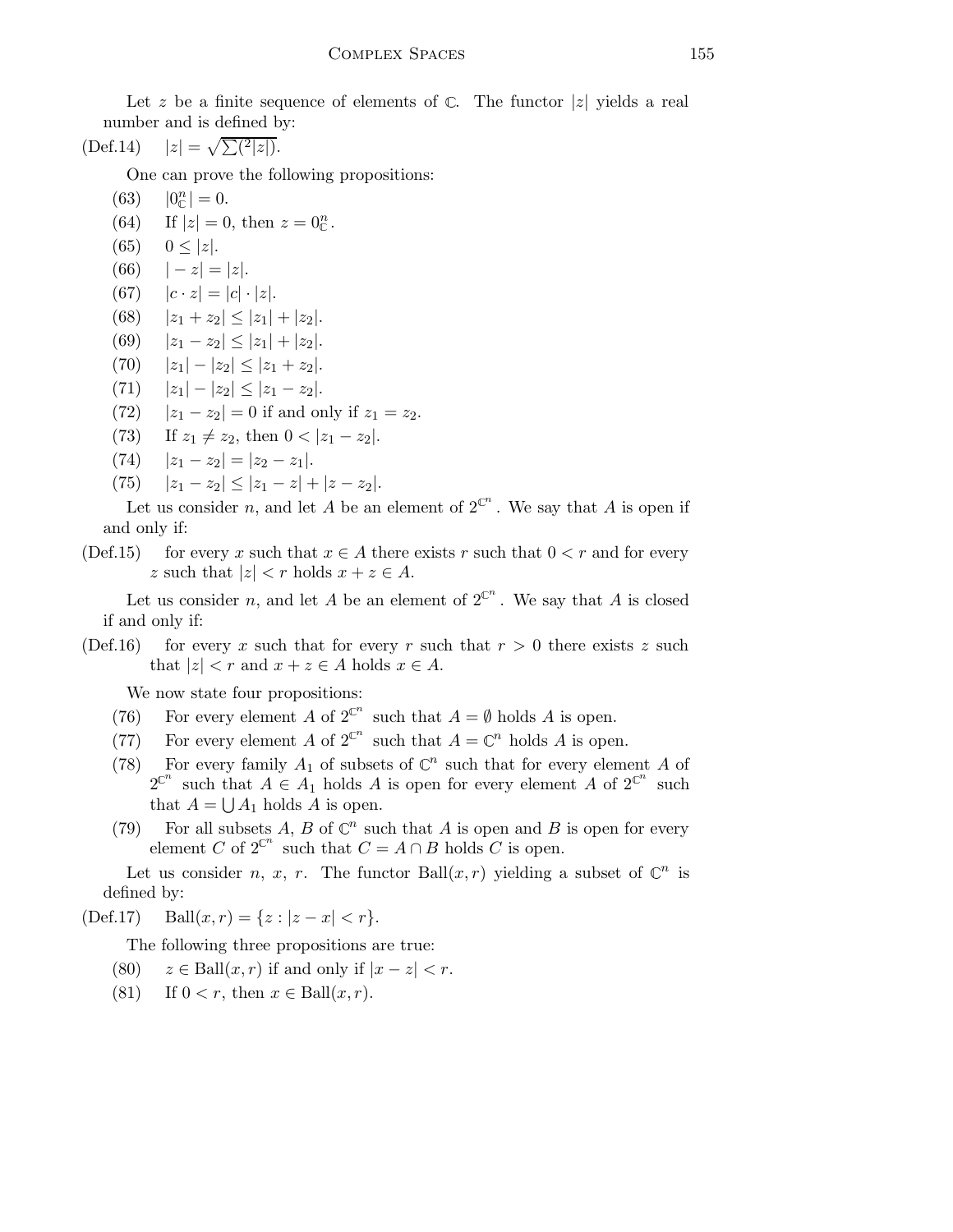$(82)$  Ball $(z_1, r_1)$  is open.

Now we present two schemes. The scheme SubsetFD deals with a non-empty set A, a non-empty set B, a unary functor F yielding an element of B, and a unary predicate  $P$ , and states that:

 $\{\mathcal{F}(x):\mathcal{P}[x]\}\,$ , where x is an element of A, is a subset of B for all values of the parameters.

The scheme SubsetFD2 deals with a non-empty set  $A$ , a non-empty set  $B$ , a non-empty set  $\mathcal{C}$ , a binary functor  $\mathcal F$  yielding an element of  $\mathcal{C}$ , and a binary predicate  $P$ , and states that:

 ${\mathcal{F}}(x,y):{\mathcal{P}}[x,y]$ , where x is an element of A, and y is an element of B, is a subset of  $\mathcal C$ 

for all values of the parameters.

Let us consider n, x, A. The functor  $\rho(x, A)$  yielding a real number is defined by:

(Def.18) for every X being sets of real numbers such that  $X = \{ |x - z| : z \in A \}$ holds  $\rho(x, A) = \inf X$ .

Let us consider n, A, r. The functor Ball $(A, r)$  yields a subset of  $\mathbb{C}^n$  and is defined as follows:

$$
(Def.19) \quad Ball(A, r) = \{ z : \rho(z, A) < r \}.
$$

Next we state a number of propositions:

- (83) If for every r' such that  $r' > 0$  holds  $r + r' > r_1$ , then  $r \ge r_1$ .
- (84) For every X being sets of real numbers and for every r such that  $X \neq \emptyset$ and for every r' such that  $r' \in X$  holds  $r \leq r'$  holds inf  $X \geq r$ .
- (85) If  $A \neq \emptyset$ , then  $\rho(x, A) \geq 0$ .
- (86) If  $A \neq \emptyset$ , then  $\rho(x + z, A) \leq \rho(x, A) + |z|$ .
- (87) If  $x \in A$ , then  $\rho(x, A) = 0$ .
- (88) If  $x \notin A$  and  $A \neq \emptyset$  and A is closed, then  $\rho(x, A) > 0$ .
- (89) If  $A \neq \emptyset$ , then  $|z_1 x| + \rho(x, A) \geq \rho(z_1, A)$ .
- (90)  $z \in \text{Ball}(A, r)$  if and only if  $\rho(z, A) < r$ .
- (91) If  $0 < r$  and  $x \in A$ , then  $x \in Ball(A, r)$ .
- (92) If  $0 < r$ , then  $A \subseteq Ball(A, r)$ .
- (93) If  $A \neq \emptyset$ , then Ball $(A, r_1)$  is open.

Let us consider n, A, B. The functor  $\rho(A, B)$  yields a real number and is defined as follows:

(Def.20) for every X being sets of real numbers such that  $X = \{ |x - z| : x \in$  $A \wedge z \in B$ } holds  $\rho(A, B) = \inf X$ .

Let X, Y be sets of real numbers. The functor  $X + Y$  yields sets of real numbers and is defined as follows:

(Def.21)  $X + Y = \{r + r_1 : r \in X \land r_1 \in Y\}.$ 

Next we state several propositions: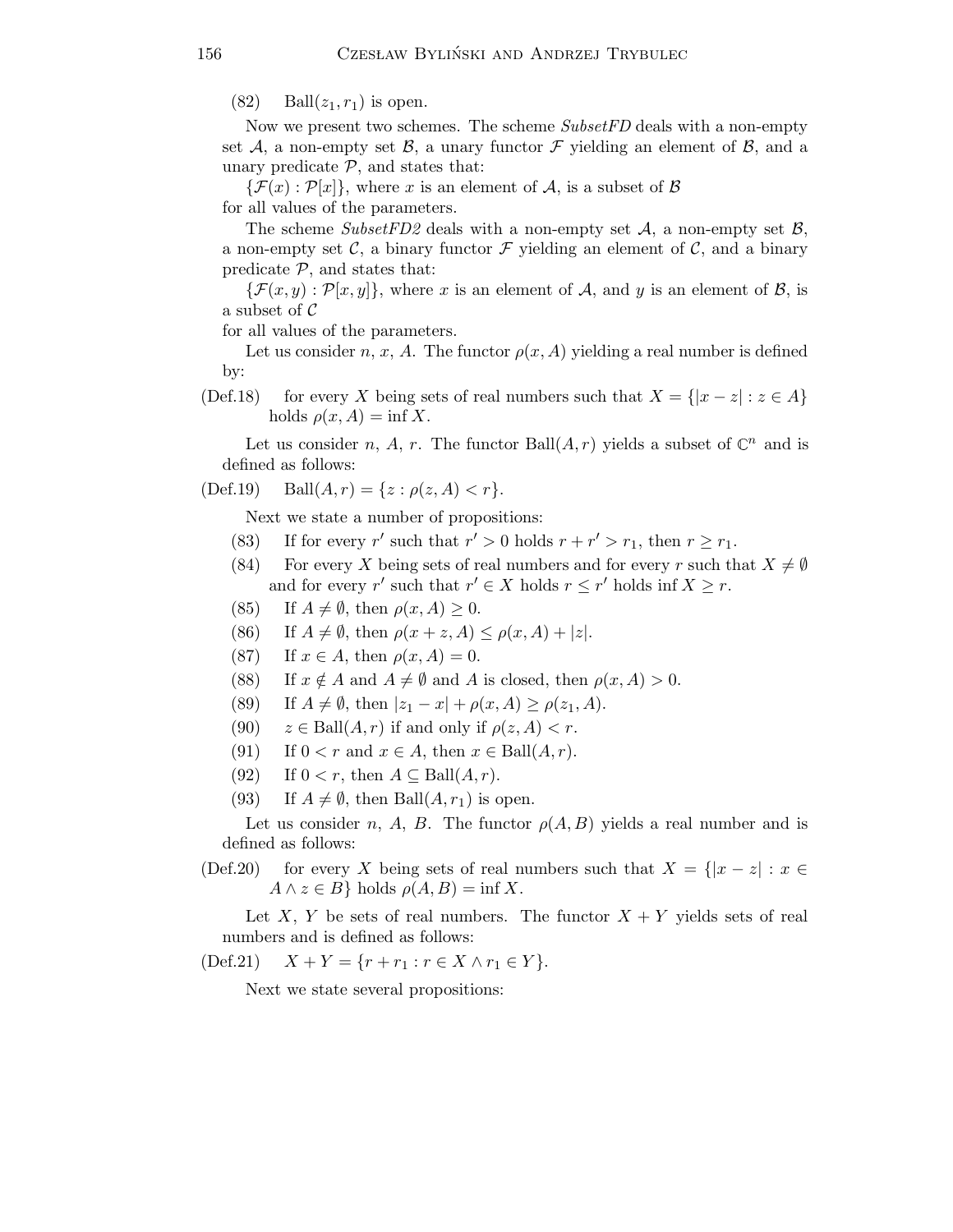- (94) For all X, Y being sets of real numbers such that  $X \neq \emptyset$  and  $Y \neq \emptyset$ holds  $X + Y \neq \emptyset$ .
- (95) For all X, Y being sets of real numbers such that  $X \neq \emptyset$  and X is lower bounded and  $Y \neq \emptyset$  and Y is lower bounded holds  $X + Y$  is lower bounded.
- (96) For all X, Y being sets of real numbers such that  $X \neq \emptyset$  and X is lower bounded and  $Y \neq \emptyset$  and Y is lower bounded holds inf(X + Y) =  $\inf X + \inf Y$ .
- (97) For all  $X, Y$  being sets of real numbers such that Y is lower bounded and  $X \neq \emptyset$  and for every r such that  $r \in X$  there exists  $r_1$  such that  $r_1 \in Y$  and  $r_1 \leq r$  holds inf  $X \geq \inf Y$ .
- (98) If  $A \neq \emptyset$  and  $B \neq \emptyset$ , then  $\rho(A, B) \geq 0$ .
- (99)  $\rho(A, B) = \rho(B, A).$
- (100) If  $A \neq \emptyset$  and  $B \neq \emptyset$ , then  $\rho(x, A) + \rho(x, B) \geq \rho(A, B)$ .
- (101) If  $A \cap B \neq \emptyset$ , then  $\rho(A, B) = 0$ .

Let us consider n. The open subsets of  $\mathbb{C}^n$  constitute a family of subsets of  $\mathbb{C}^n$  defined by:

## (Def.22) the open subsets of  $\mathbb{C}^n = \{A : A \text{ is open }\}$ , where A is an element of  $2^{\mathbb{C}^n}$ .

The following proposition is true

(102) For every element A of  $2^{\mathbb{C}^n}$  holds  $A \in \mathbb{C}^n$  and  $\mathbb{C}^n$  if and only if A is open.

Let us consider  $n$ . The  $n$ -dimensional complex space is a topological space defined by:

(Def.23) the *n*-dimensional complex space =  $\langle \mathbb{C}^n, \text{the open subsets of } \mathbb{C}^n \rangle$ .

We now state two propositions:

(103) The topology of

the *n*-dimensional complex space = the open subsets of  $\mathbb{C}^n$ .

(104) The carrier of the *n*-dimensional complex space  $= \mathbb{C}^n$ .

In the sequel  $p$  denotes a point of the  $n$ -dimensional complex space and V denotes a subset of the  $n$ -dimensional complex space. Next we state several propositions:

- (105) *p* is an element of  $\mathbb{C}^n$ .
- (106) V is a subset of  $\mathbb{C}^n$ .
- (107) For every subset A of  $\mathbb{C}^n$  holds A is a subset of the n -dimensional complex space.
- (108) For every subset A of  $\mathbb{C}^n$  such that  $A = V$  holds A is open if and only if V is open.
- (109) For every subset A of  $\mathbb{C}^n$  holds A is closed if and only if  $A^c$  is open.
- (110) For every subset A of  $\mathbb{C}^n$  such that  $A = V$  holds A is closed if and only if V is closed.
- (111) The *n*-dimensional complex space is a  $T_2$  space.